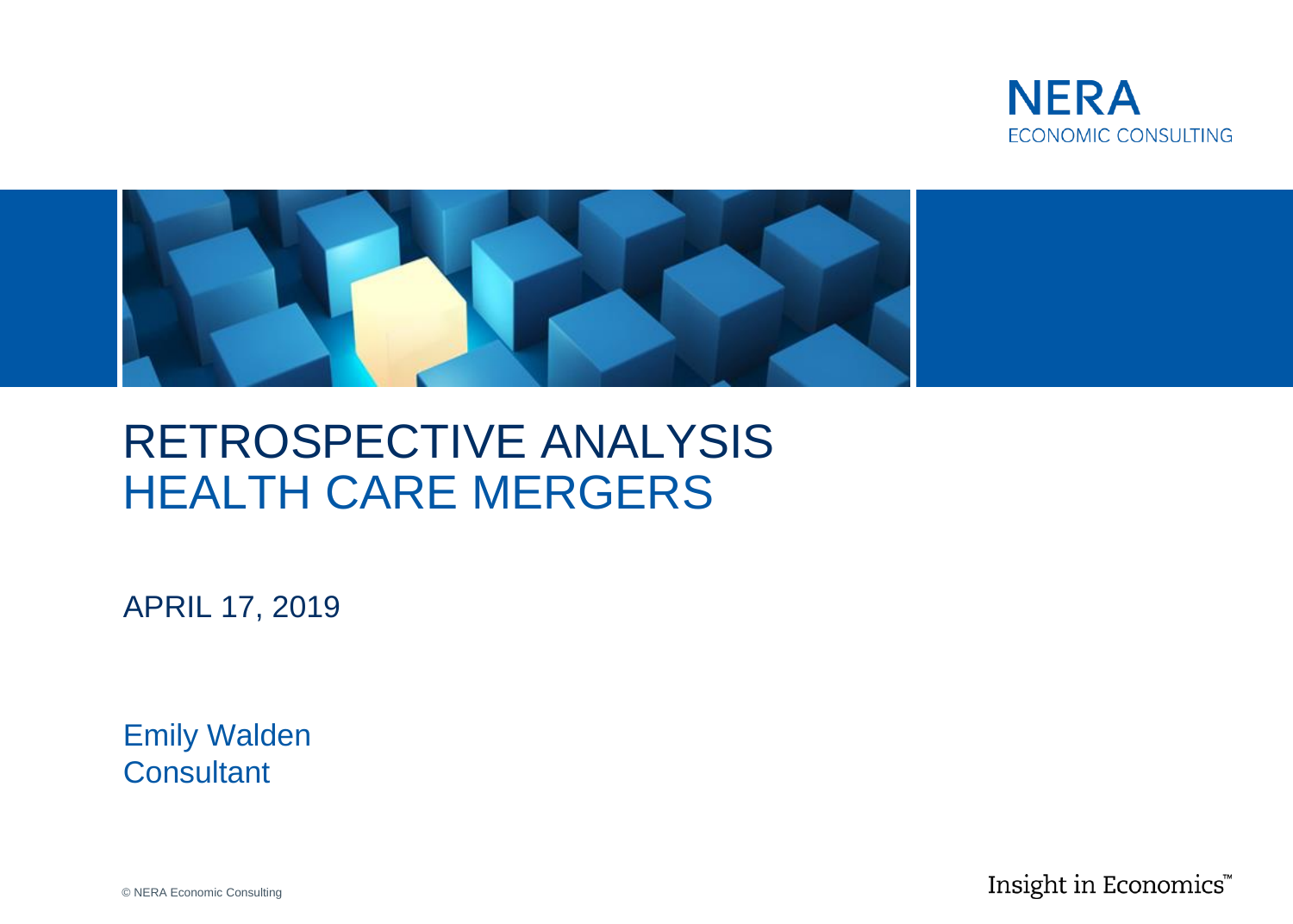CONFIDENTIALITY Our clients' industries are extremely competitive, and the maintenance of confidentiality with respect to our clients' plans and data is critical. NERA Economic Consulting rigorously applies internal confidentiality practices to protect the confidentiality of all client information.

> Similarly, our industry is very competitive. We view our approaches and insights as proprietary and therefore look to our clients to protect our interests in our proposals, presentations, methodologies and analytical techniques. Under no circumstances should this material be shared with any third party without the prior written consent of NERA Economic Consulting.

© NERA Economic Consulting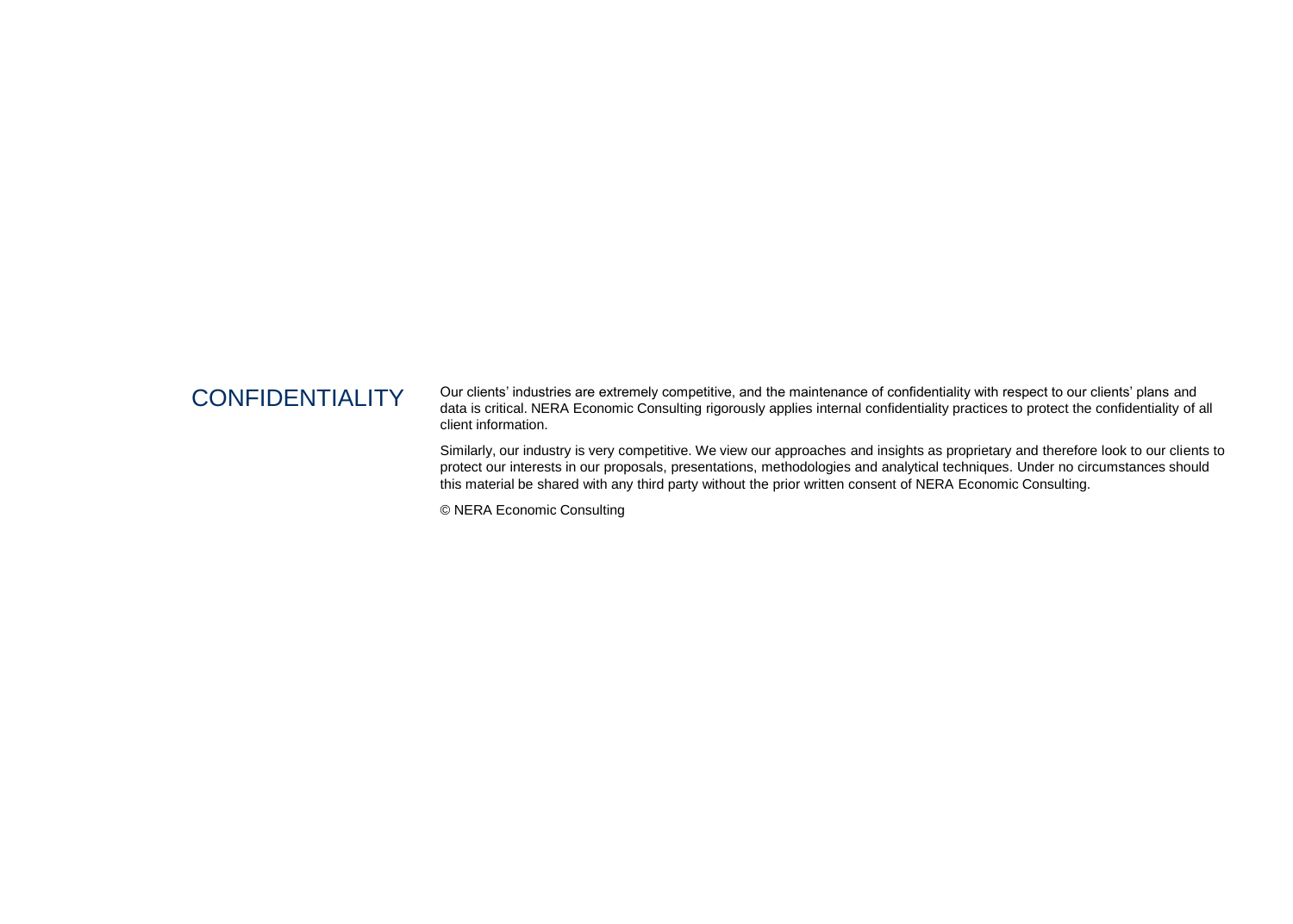#### Tailoring Retrospective Merger Analysis Allows for Better Prospective Assessment

- In a single case, helps determine the impact of a specific merger
- If many mergers are analyzed, can inform antitrust policy
- Retrospective analysis can tell us something about the past but also can help make predictions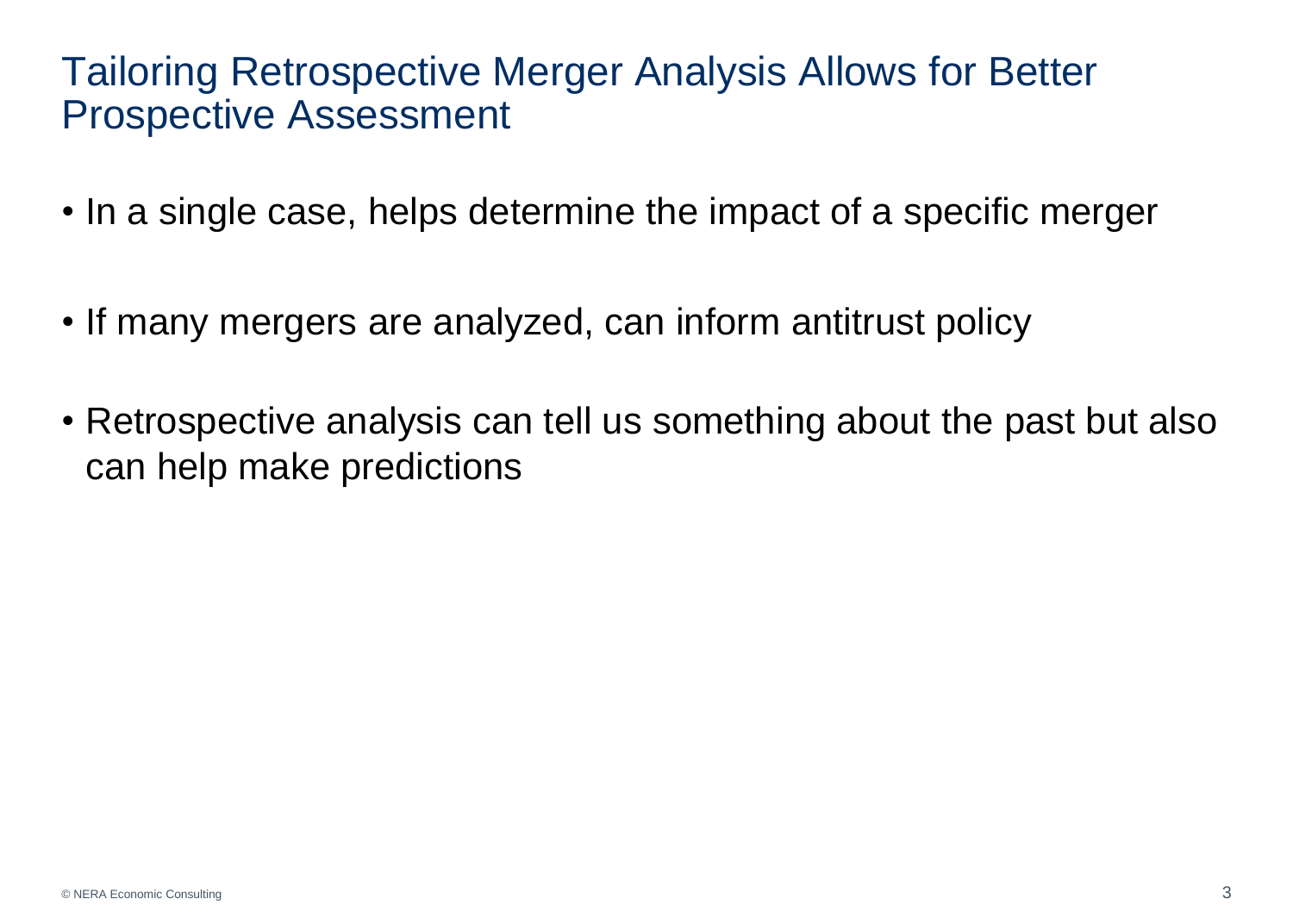#### Retrospective Merger Analysis in Healthcare Merger Review

A retrospective analysis can be used to evaluate theory and model fit for specific mergers, for instance:

- 1. Vertical mergers between physician groups and hospitals
	- Does a proposed theory fit the facts of the market?
	- Doesn't require estimating a full model just need to identify specific testable implications from the model
- 2. Horizontal hospital mergers (Beth Israel Lahey Health)
	- How accurate are a model's predicted price effects?
	- We can do this if we can estimate a full model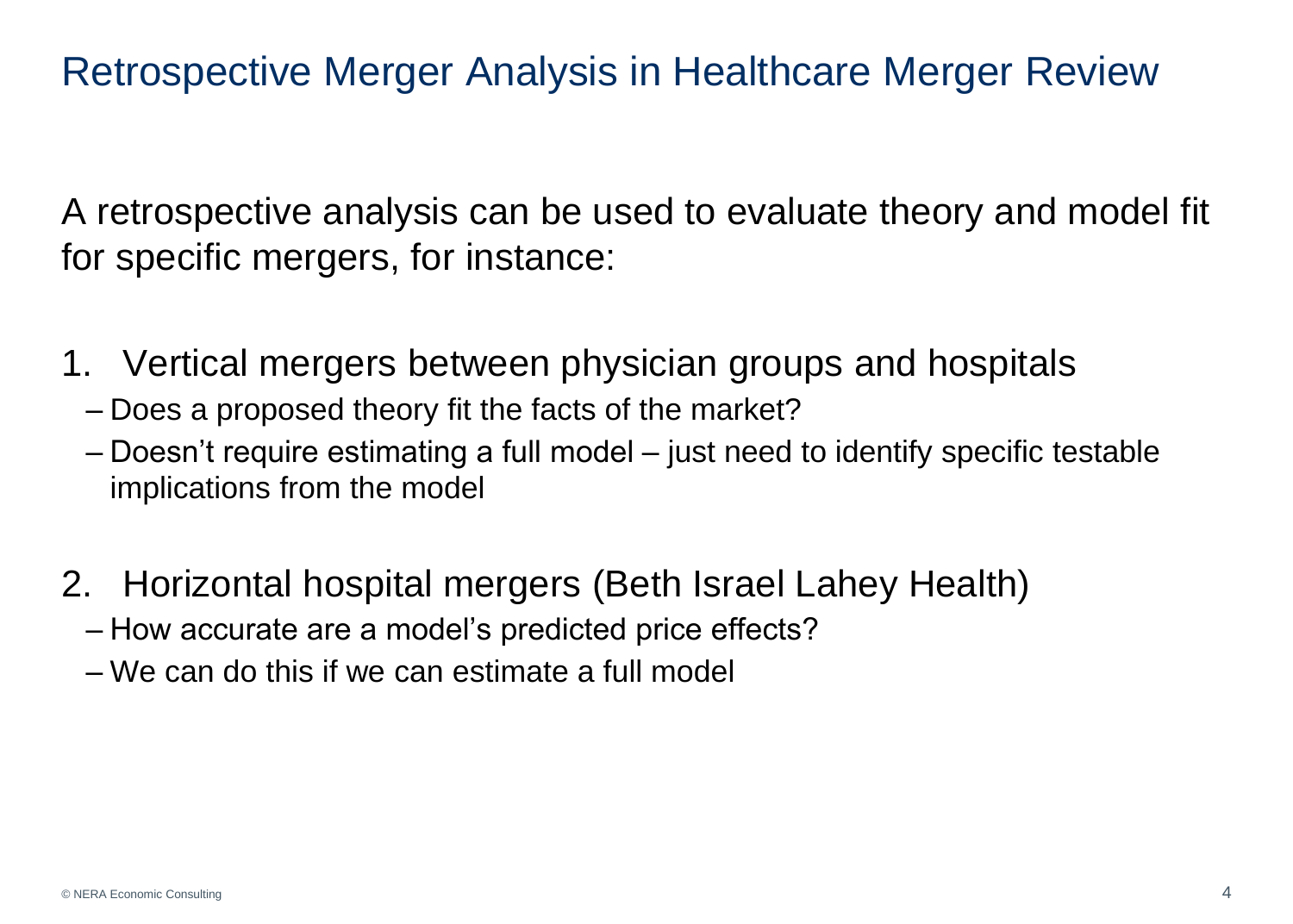Physician and Hospital Mergers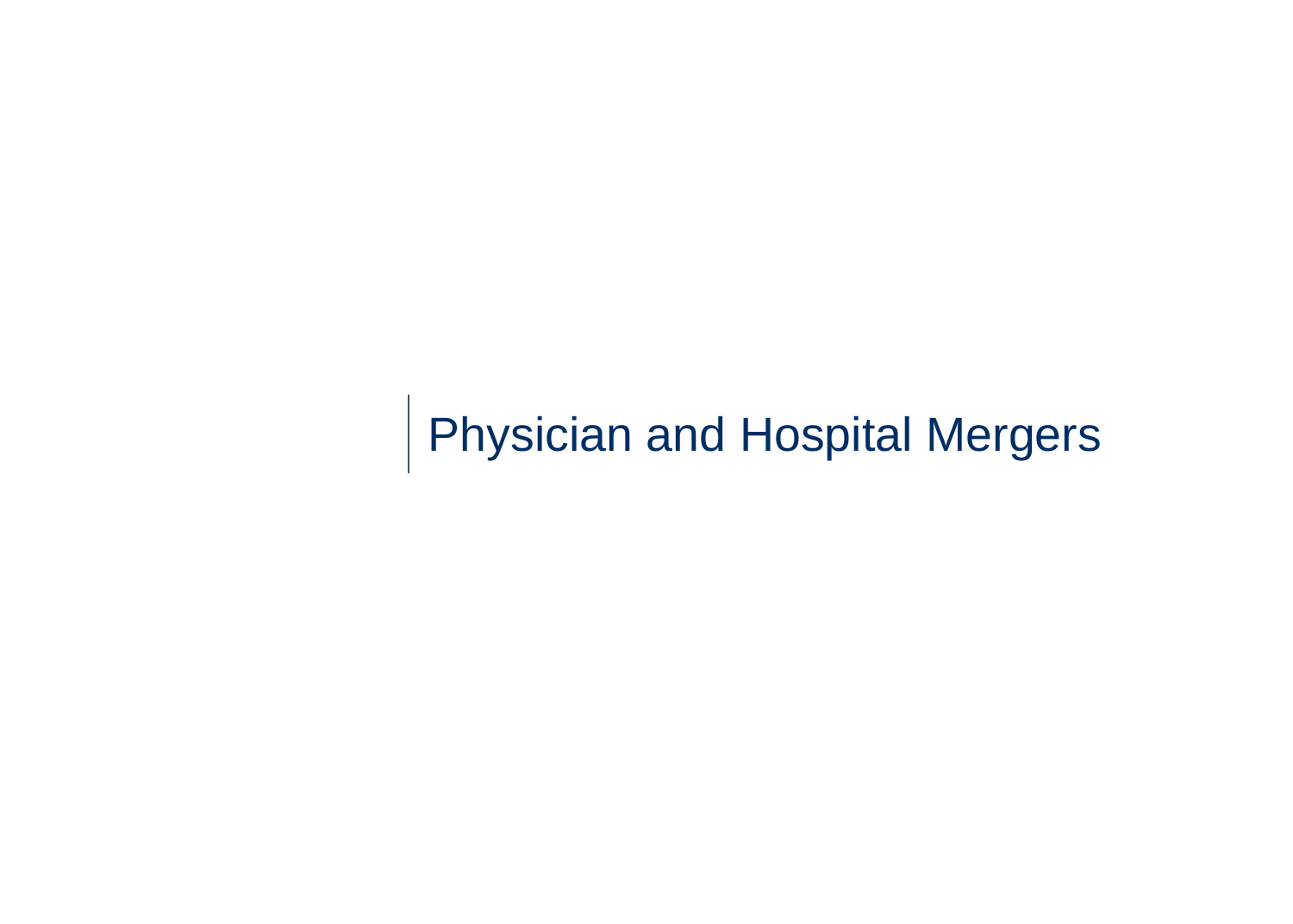#### Vertical Integration in Healthcare

- Healthcare firms are exploring vertical models
	- CVS/Aetna, Cigna/Express Scripts
- Physician and hospital integration
	- Share of physicians employed by hospitals increased from 28 to 44 percent between 2008 and 2016
	- St. Luke's/Saltzer (2012), Sanford/Mid-Dakota (2016)
- Vertical integration in healthcare may result in both pro- and anticompetitive effects
- Retrospective analysis can help determine which will occur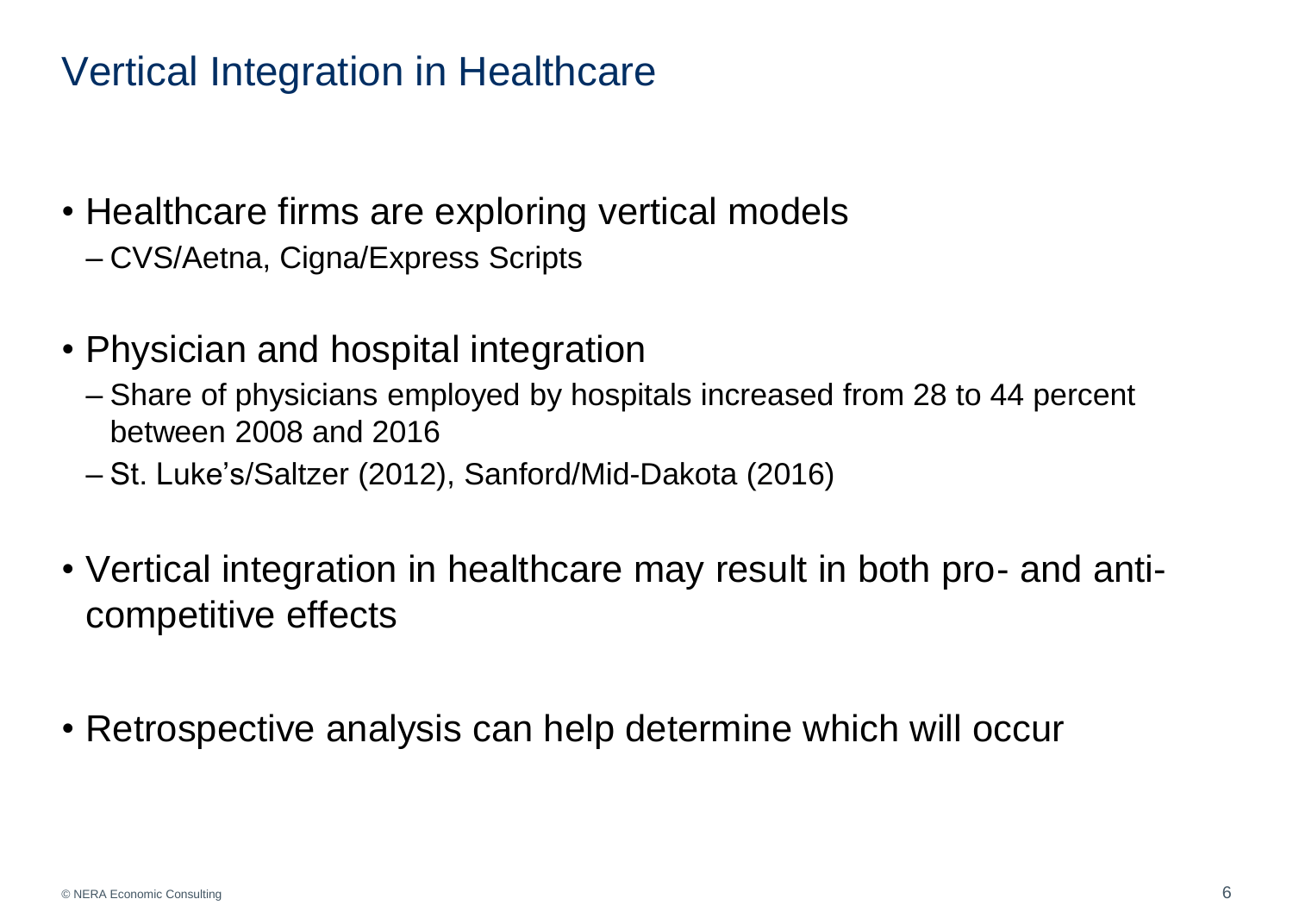Economic Framework of Vertical Integration

## **Competitive Harm Efficiencies**

Foreclosure Elimination of potential entry **Collusion** 

Incentive alignment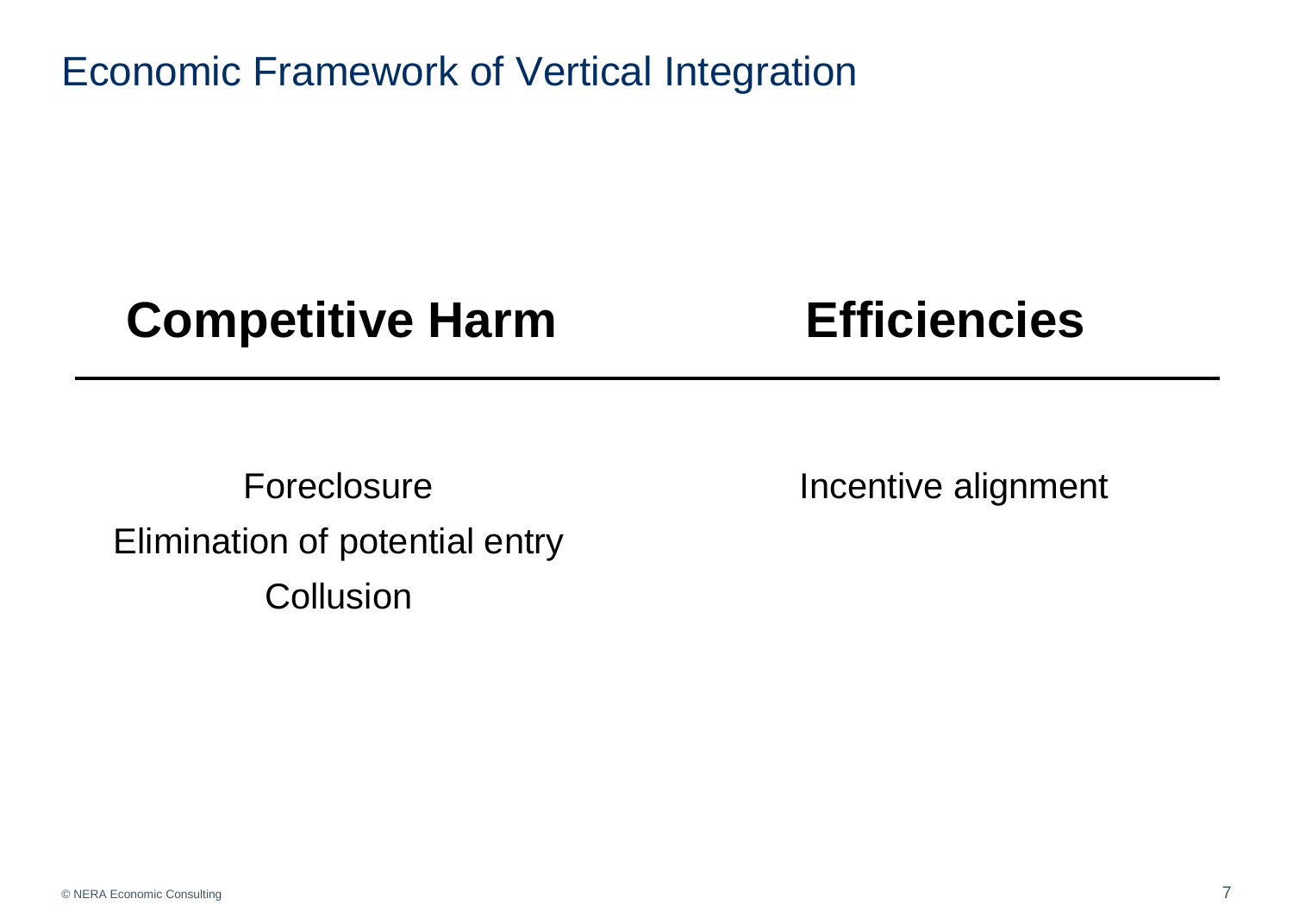Economic Framework of Vertical Integration

## **Competitive Harm Efficiencies**

#### Foreclosure

Incentive alignment

# Elimination of potential entry **Collusion**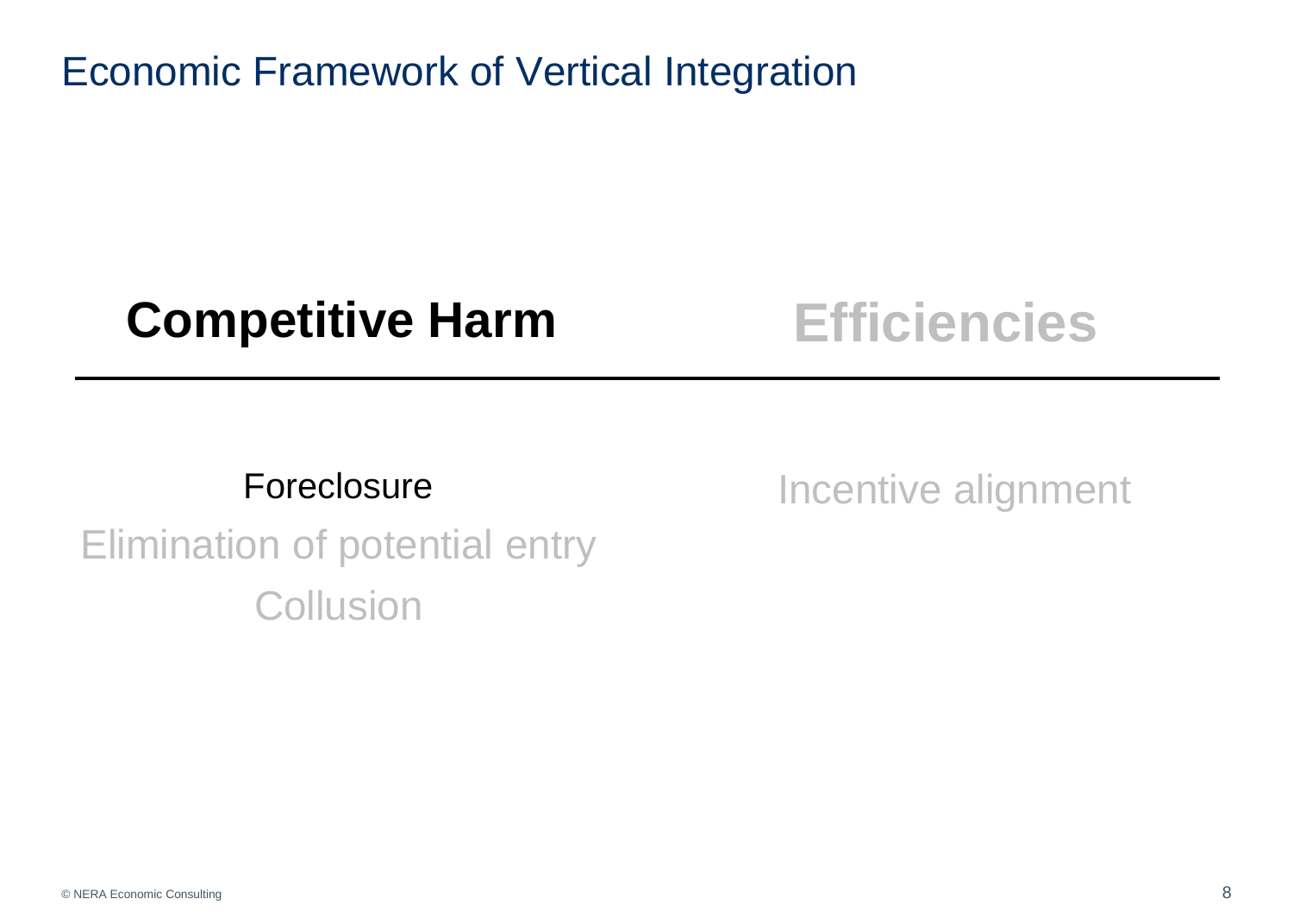#### Vertical Foreclosure

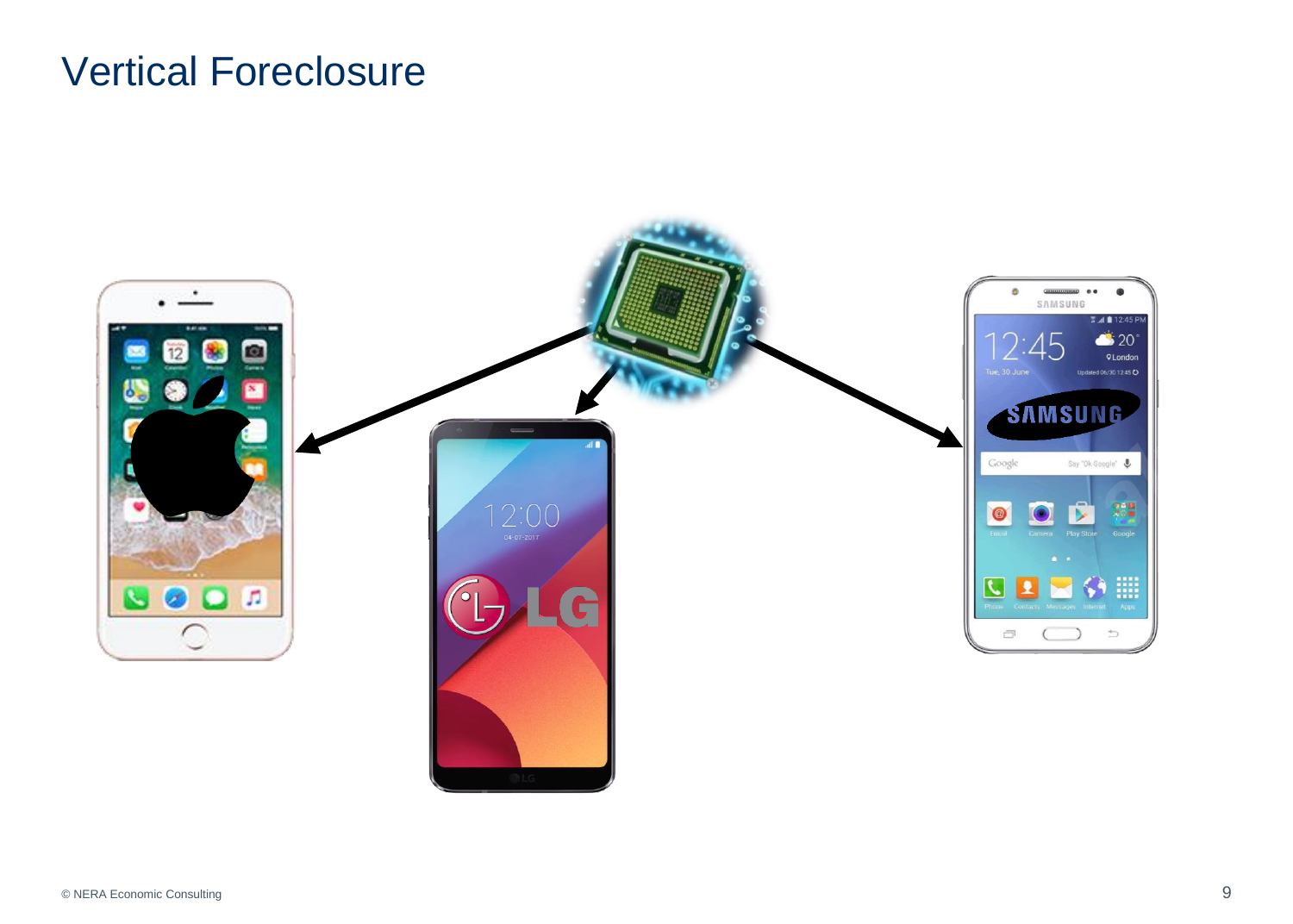## Vertical Foreclosure in Physician and Hospital Mergers

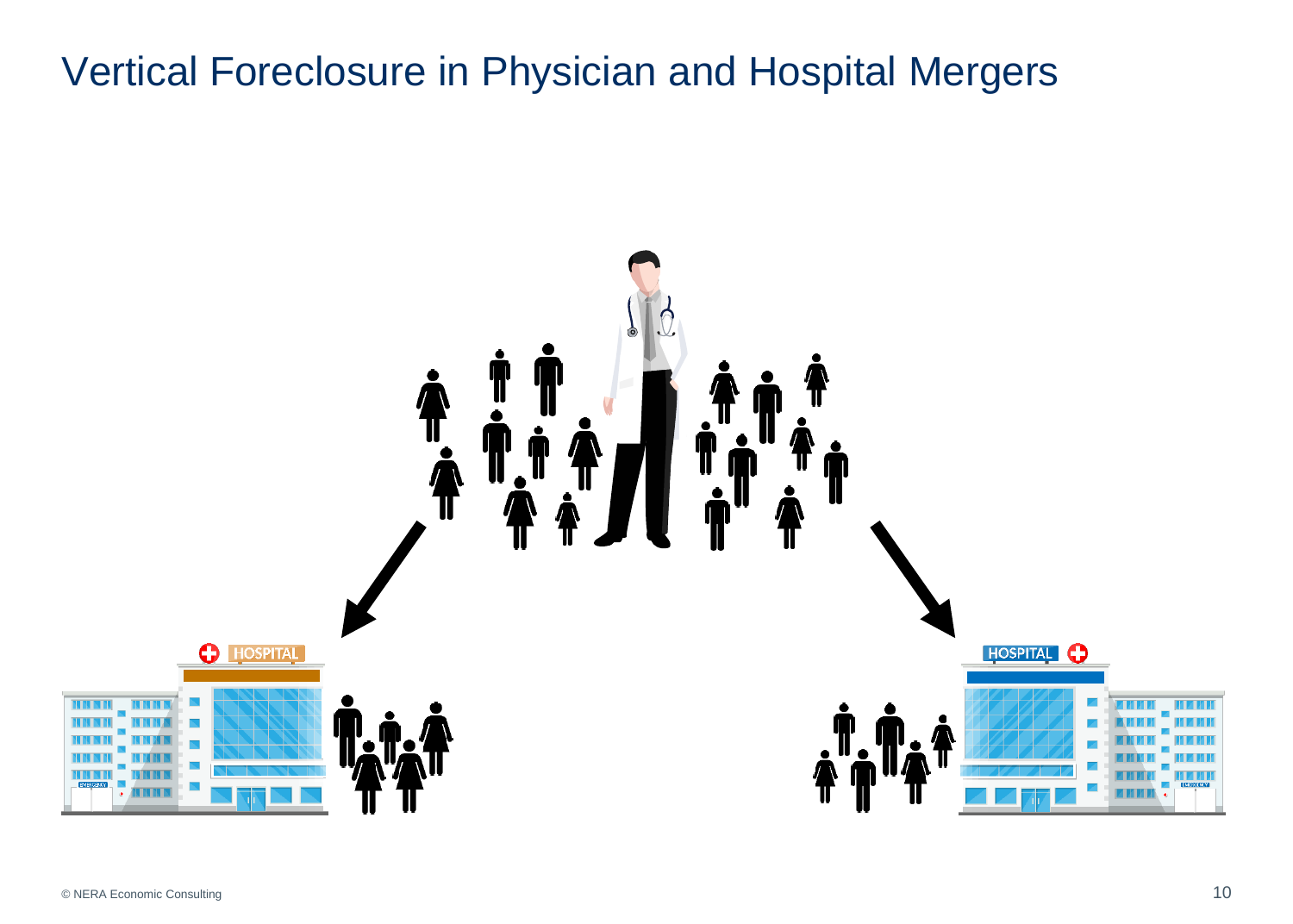## Vertical Foreclosure in Physician and Hospital Mergers

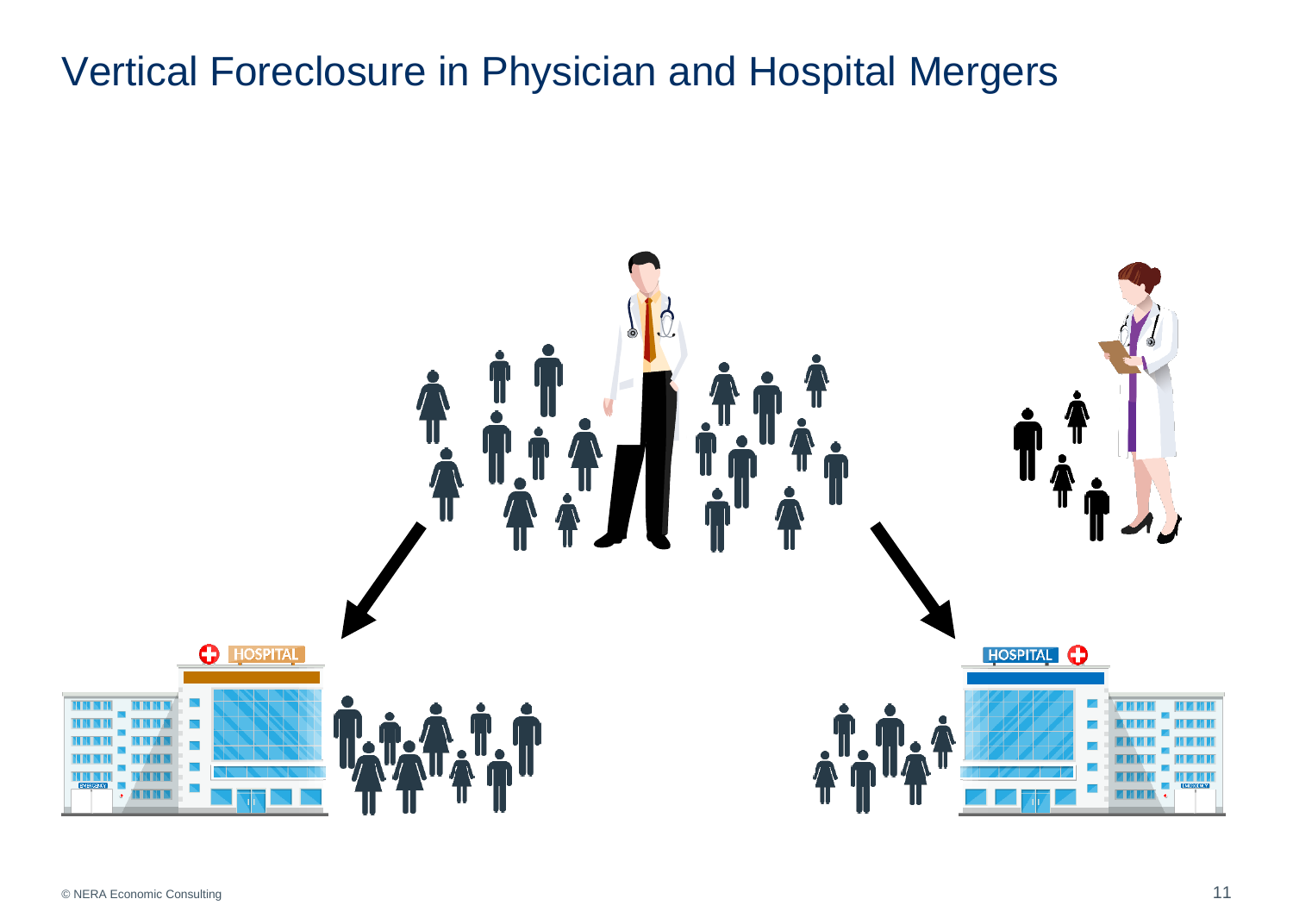#### Will a Merger Result in Foreclosure?

A firm will engage in foreclosure post-merger only if it is profitable

- Option 1: construct a model that incorporates
	- Upstream competition
	- Margins
	- Capacity constraints
	- Ability to direct patients
- Option 2: assess what's happened after past transactions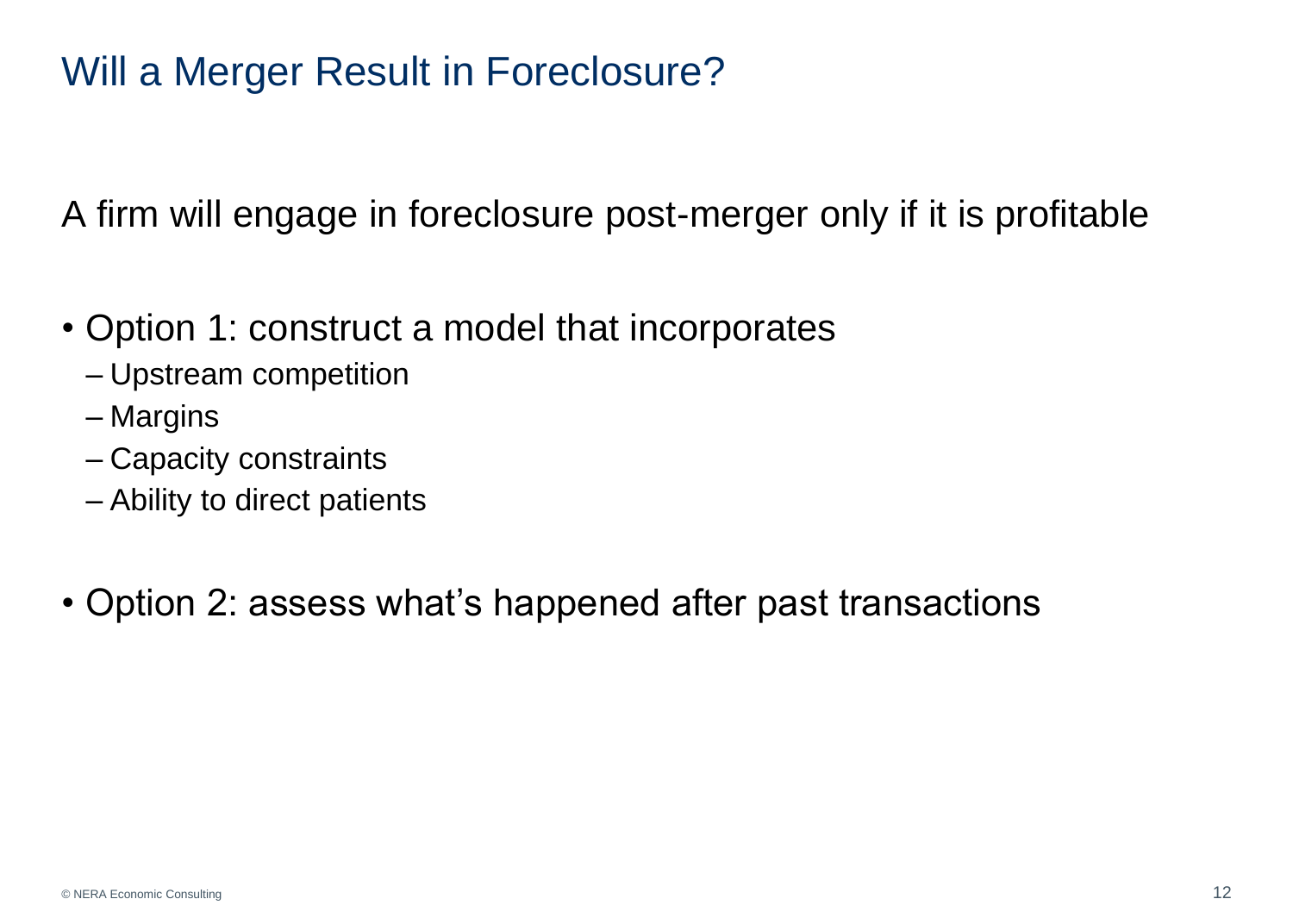Empirical Analysis of Vertical Foreclosure in Physician and Hospital Mergers

**Critical question:** do physician practice and hospitals mergers lead to foreclosure?

**Methodology:** analyzed 941 mergers between hospitals and physician practices that took place between 2008 and 2014

#### **Factors analyzed:**

- Do referrals from acquired PCPs to specialists employed by the acquirer increase post-merger?
- Is there a reduction of acquired PCPs' referrals to downstream competitors?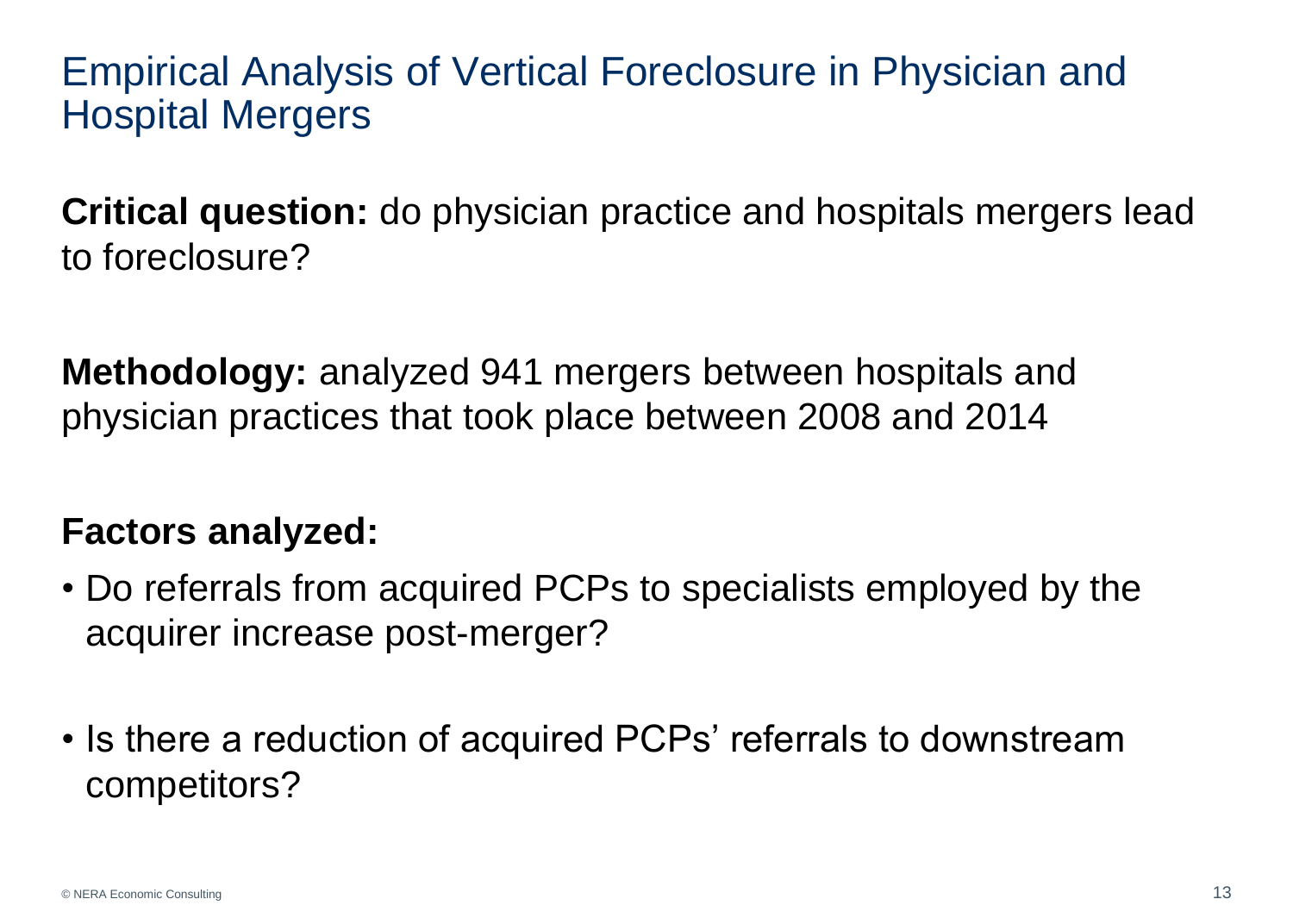#### Do Referrals from Acquired PCPs to Specialists Employed by the Acquirer Increase Post-merger?

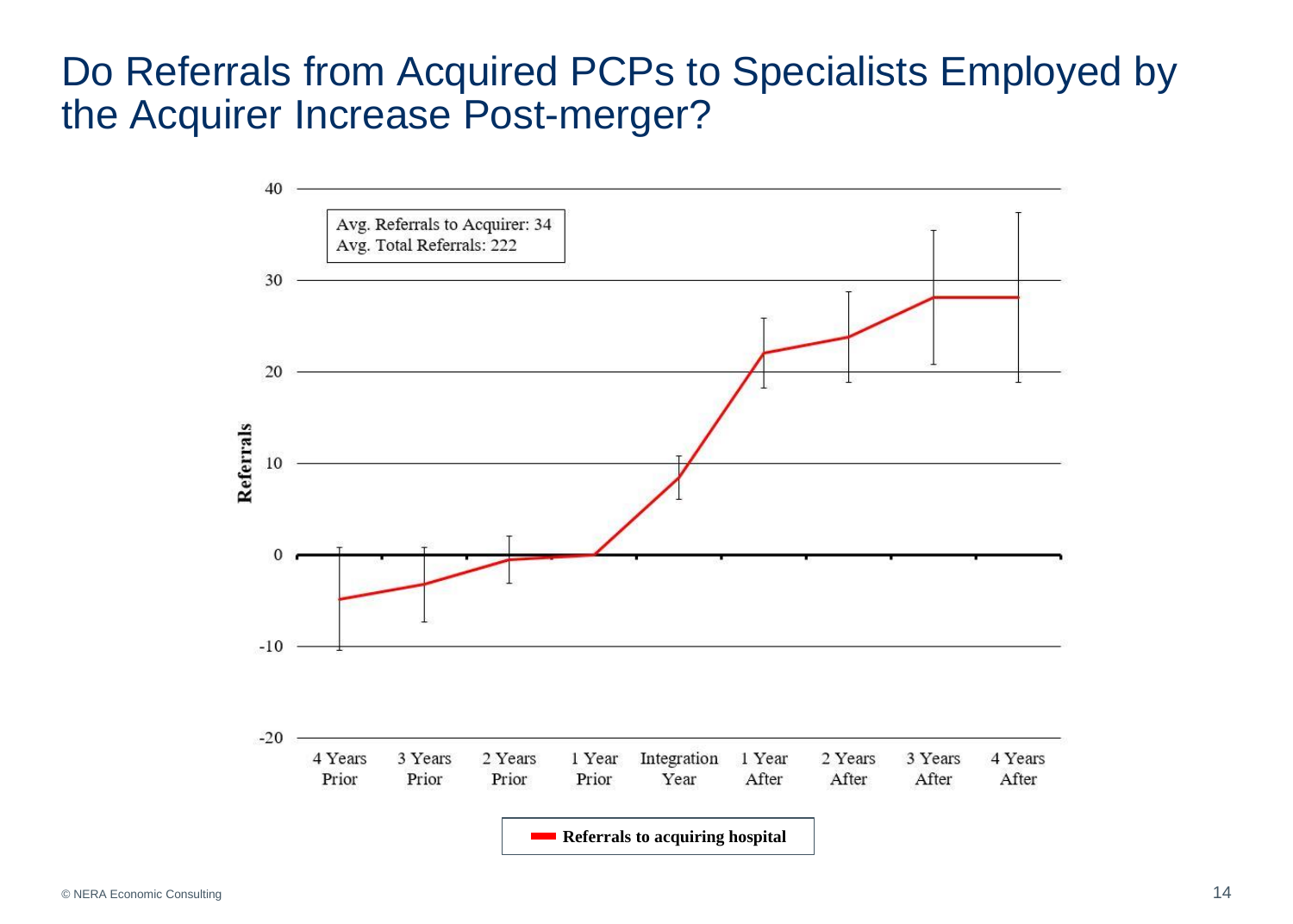#### Is There a Reduction of Acquired PCPs' Referrals to Downstream Competitors?

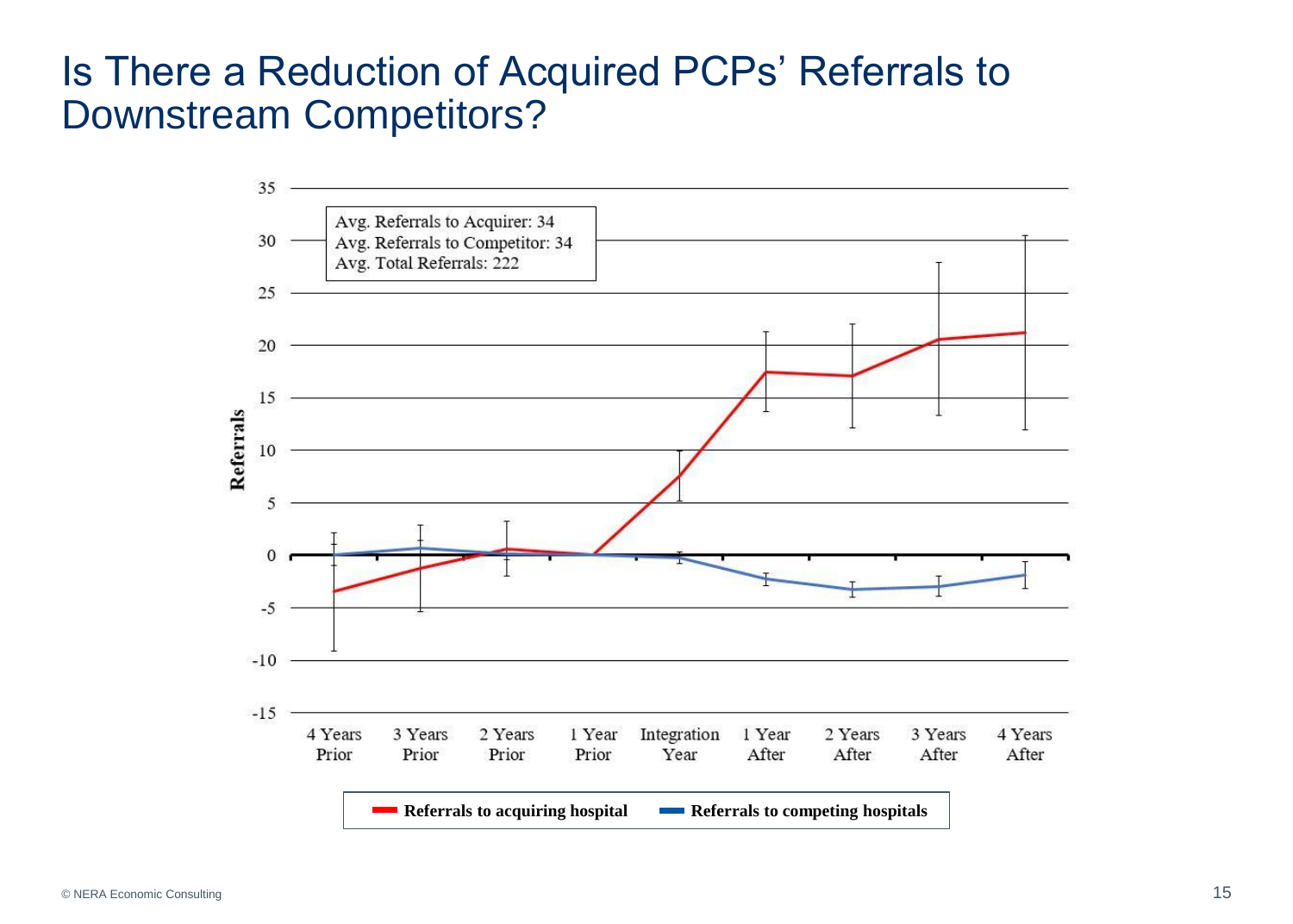#### Implications for Prospective Analysis

- This analysis shows how the *average* merger impacted referrals an individual merger may differ
- To assess a specific merger, we can narrow the set of mergers analyzed
- This analysis provides evidence as to whether anticompetitive effects may occur but does not make a specific prediction about price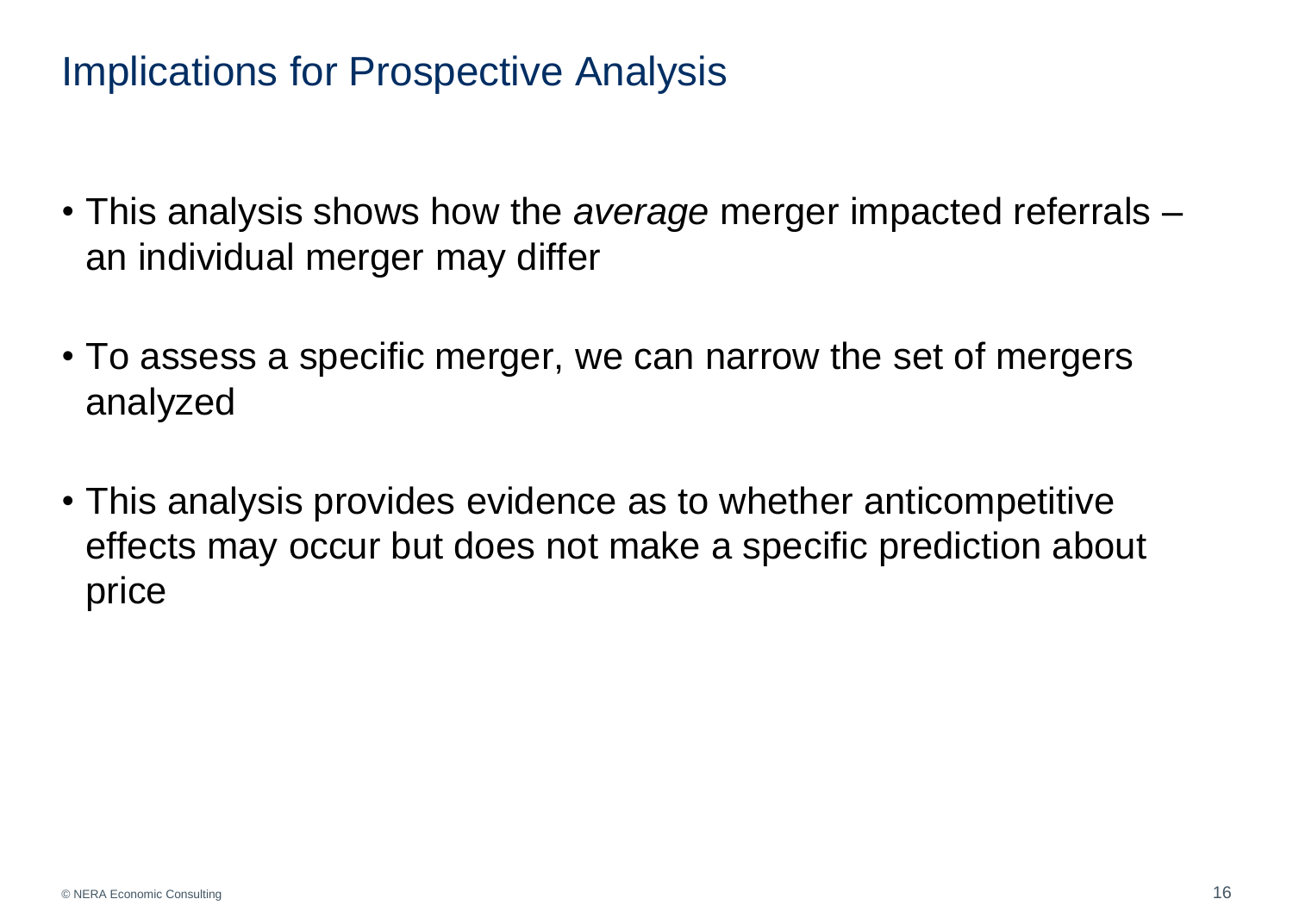Beth Israel Lahey Health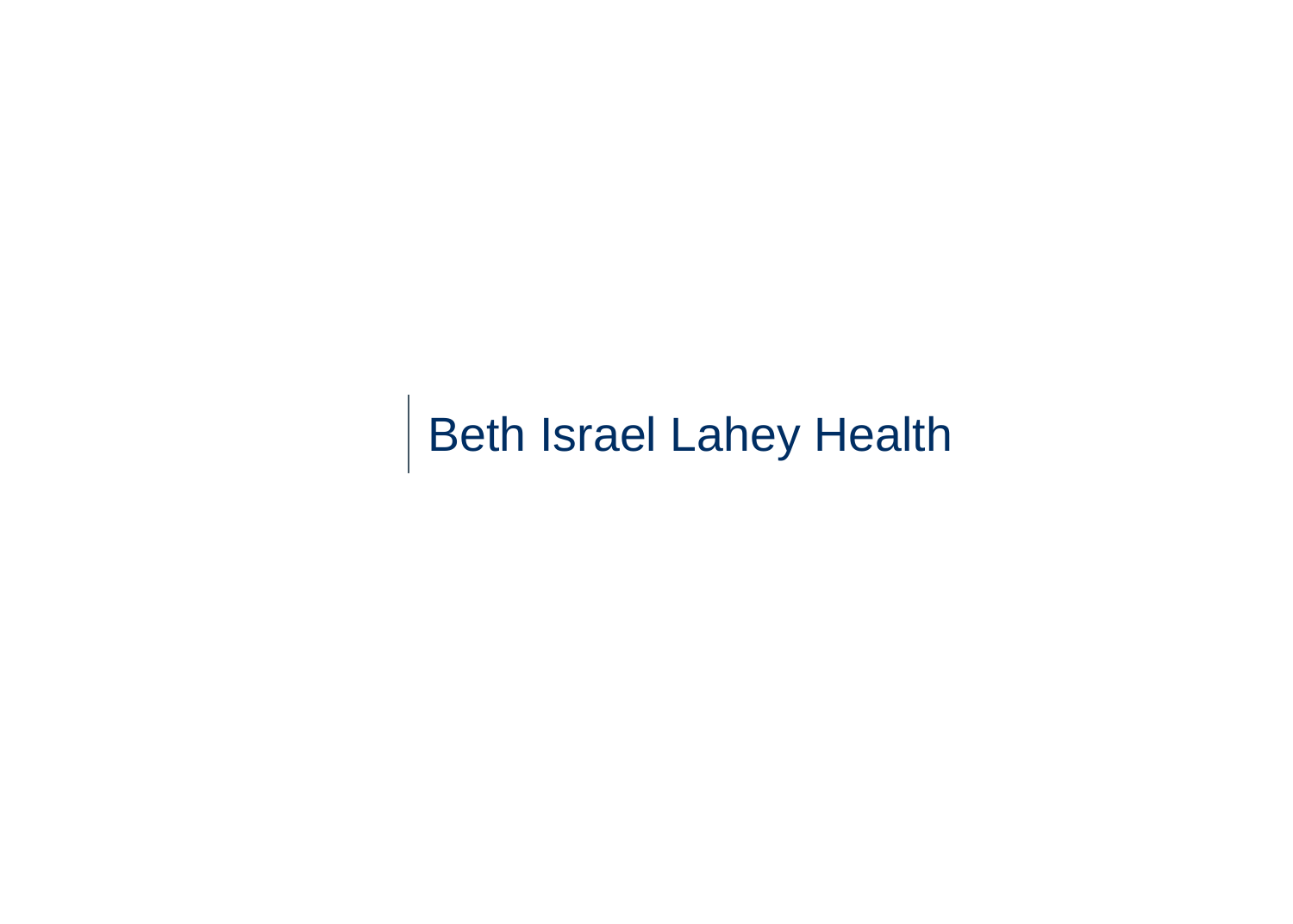### The Beth Israel Lahey Health Transaction

- In July 2017, five Eastern MA health systems signed a letter of intent to merge
	- Lahey Health, Beth Israel Deaconess Medical Center (BIDMC), Mount Auburn Hospital (MAH), New England Baptist Hospital (NEBH), and Seacoast Regional Health System (Anna Jacques)
	- In October 2017, the parties' contracting affiliates also signed an agreement to create a clinically integrated network
- Objective of the transaction was to create a network of relatively lowpriced, high-quality providers to compete with Partners
- Economic analysis implemented retrospective analyses that used past transactions undertaken by the parties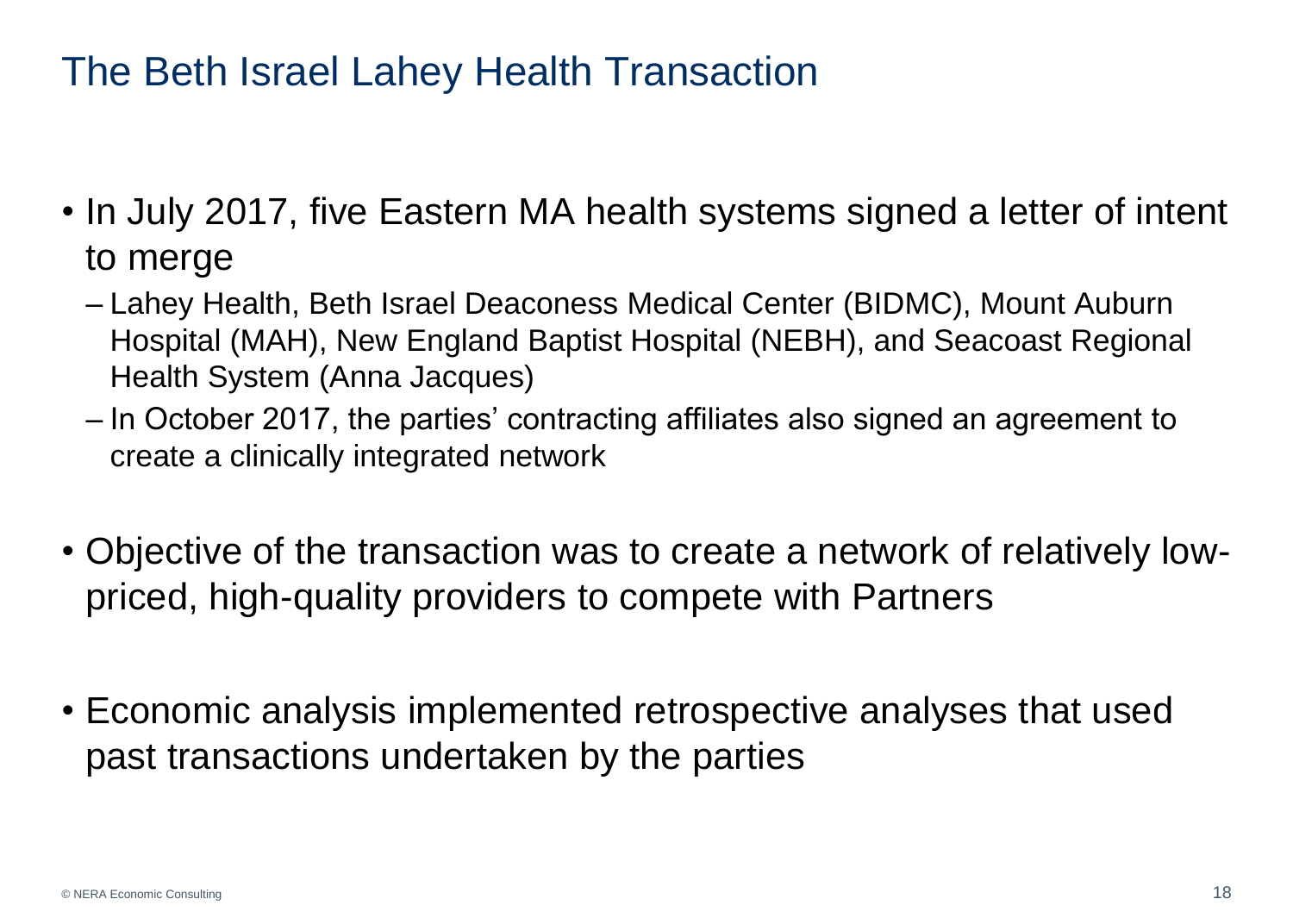Two-Stage Model Assesses Price Effects in Healthcare Mergers

- **First stage:** hospitals and insurers bargain over price
- **Second stage:** patients choose from among the hospitals in their network
- The Massachusetts Health Policy Commission (HPC) estimated a predicted price effect of 5-8 percent
- The Parties estimated an alternate model that a predicted a price effect of 1-2 percent

#### **We used a retrospective analysis to determine which fit the data better**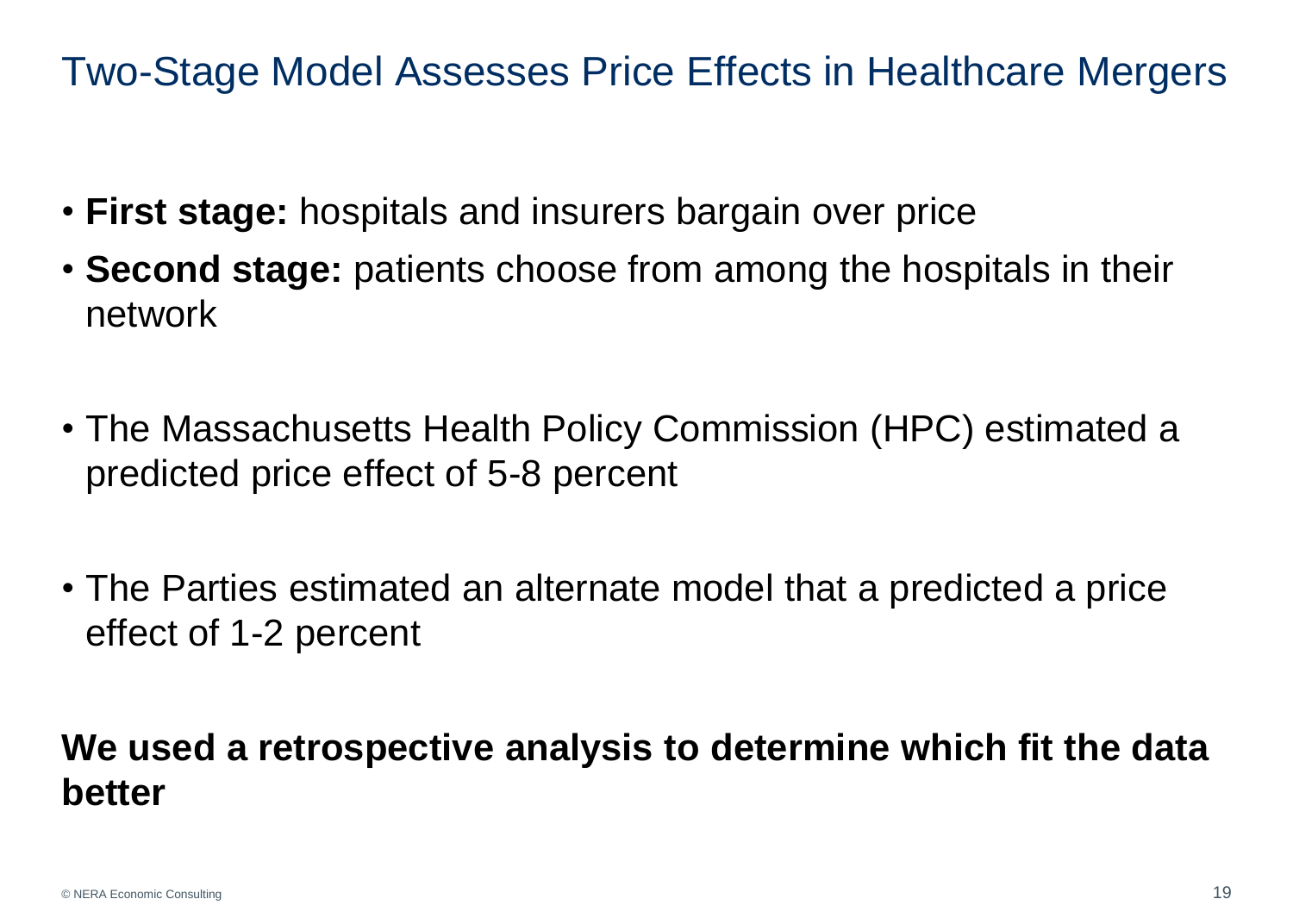#### Two-Stage Merger Simulation: Different Assumptions

- Estimate patients' willingness-to-pay (WTP) for each system in the market Step 1
- Estimate the historical relationship between WTP and price Step 2
- Step 3 Predict the change in WTP resulting from the transaction
- Apply the estimate from Step 2 to Step 3 to predict the change in price resulting from the transaction Step 4



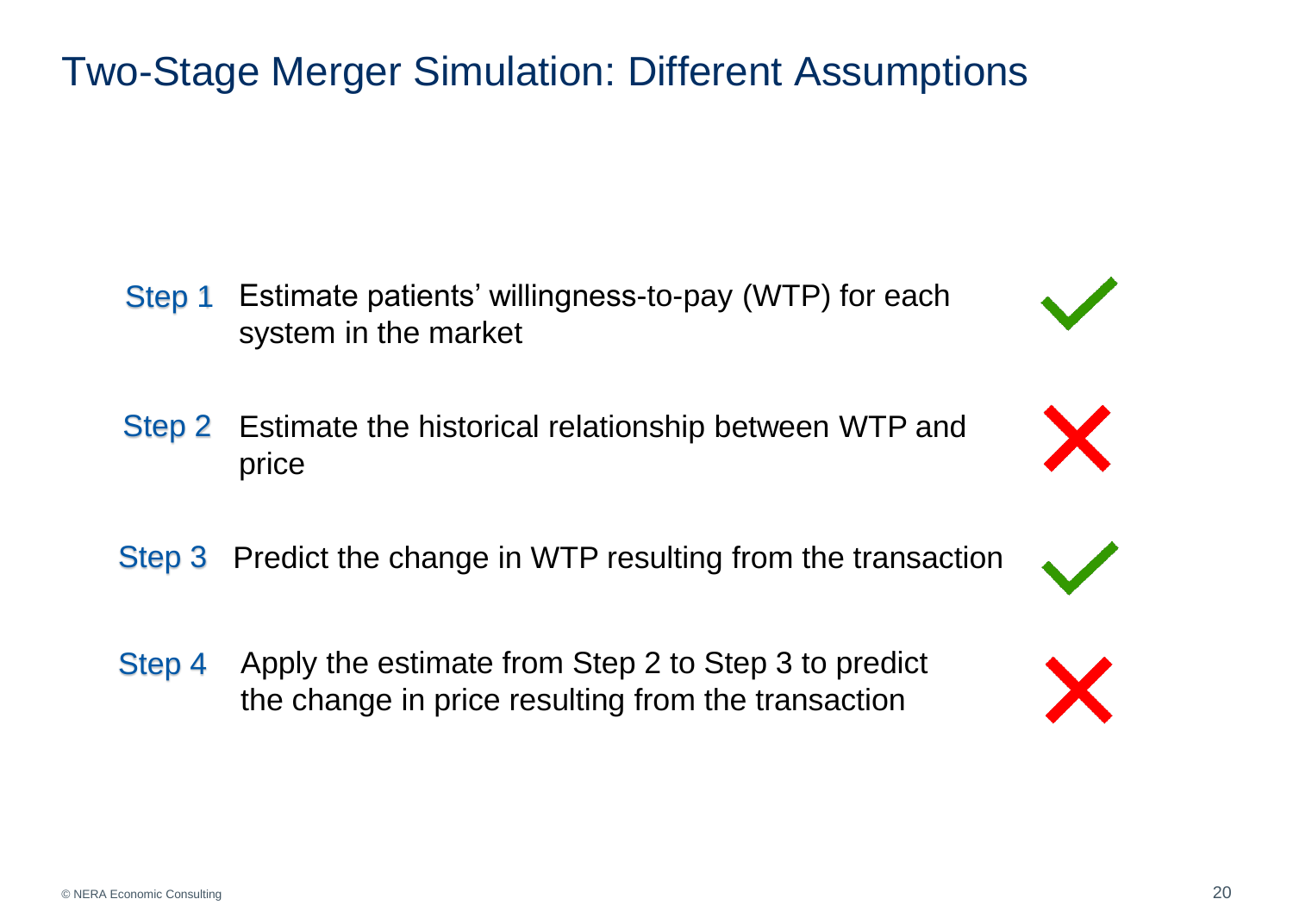#### Differences in Relationship between WTP and Price

- MA established a Cost Growth Benchmark in 2012 that caps price growth
- HPC looked at the relationship between WTP and price at a given point in time
	- Baked in the relationship between price and WTP that existed prior to Cost Growth Benchmark
- The parties proposed an alternative model that analyzed changes in the relationship between WTP and price over time after 2012
	- Explicitly accounted for the effect of the Cost Growth Benchmark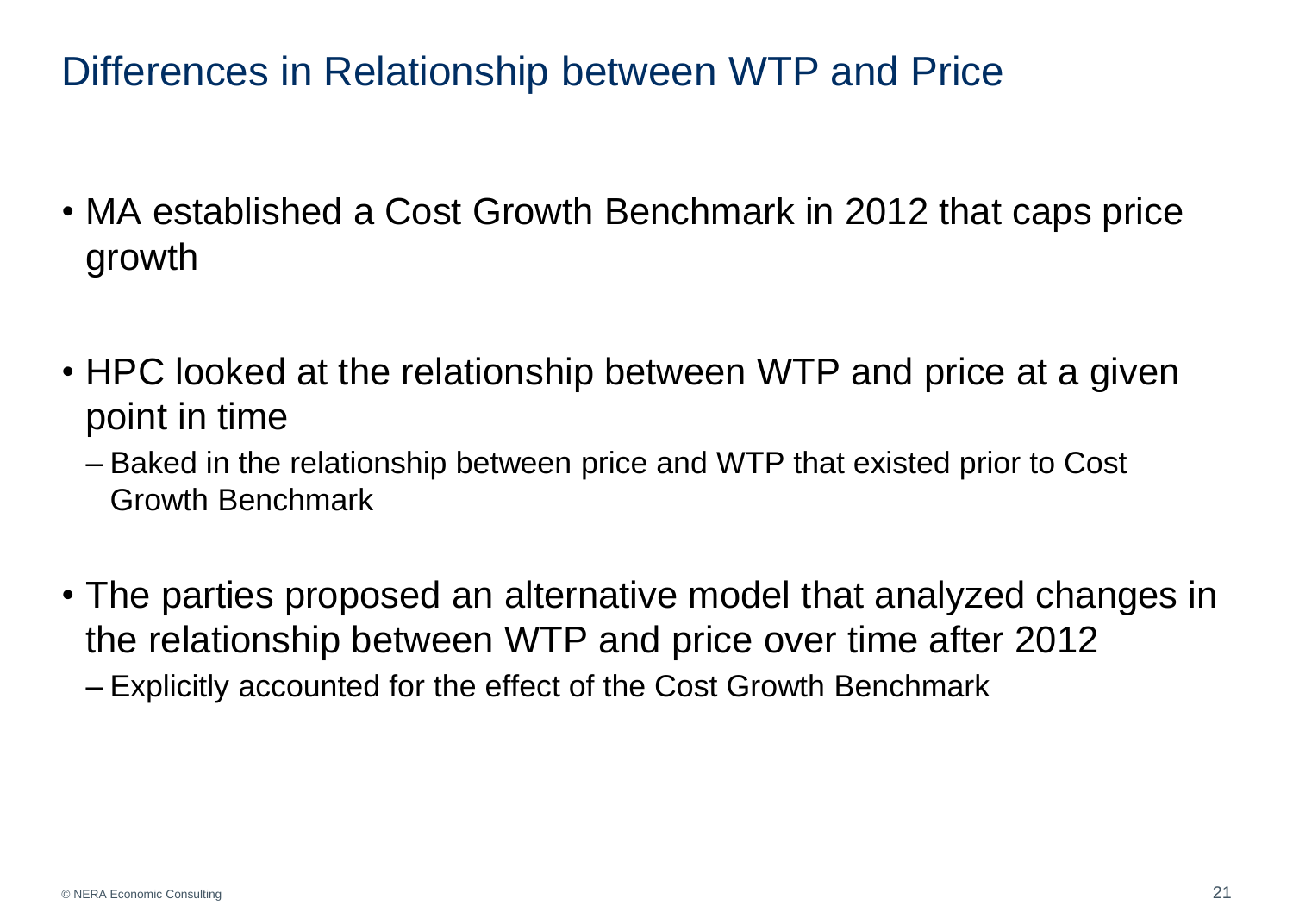#### Retrospective Analysis of Past Transactions

- Analyzed five prior transactions by the parties
- Compared realized price changes to price increases predicted by two models
	- One model looked at a cross-section of data as the HPC's did
	- The other was the model proposed by the Parties
- Realized price increases were much lower than those predicted by the cross-sectional model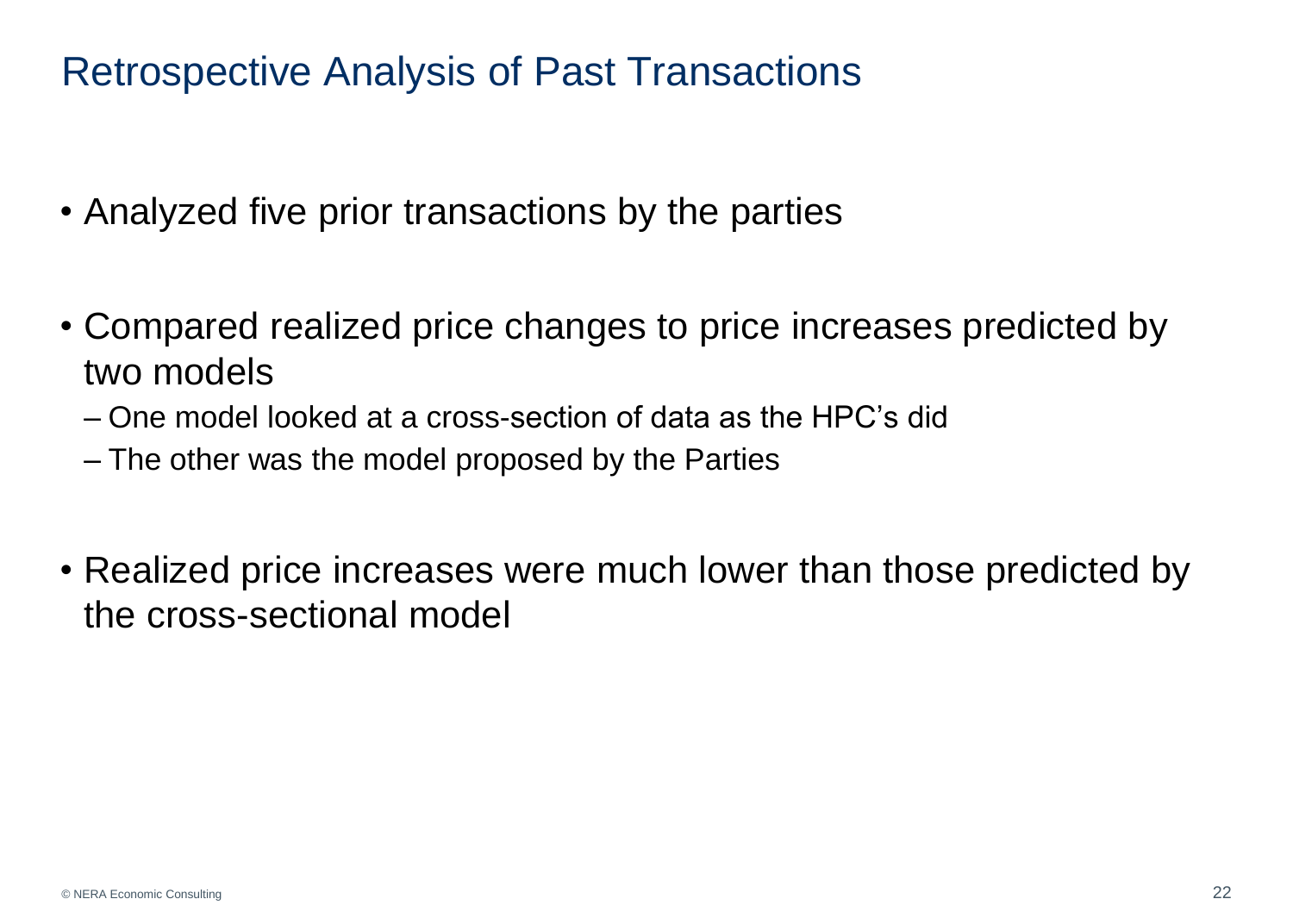#### **Outcome**

- In November 2018, the parties reached a settlement with the MA Attorney General Office
- Agreed to restrict price increases and spending and improve access to care to low-income communities
- The FTC closed their investigation without taking further action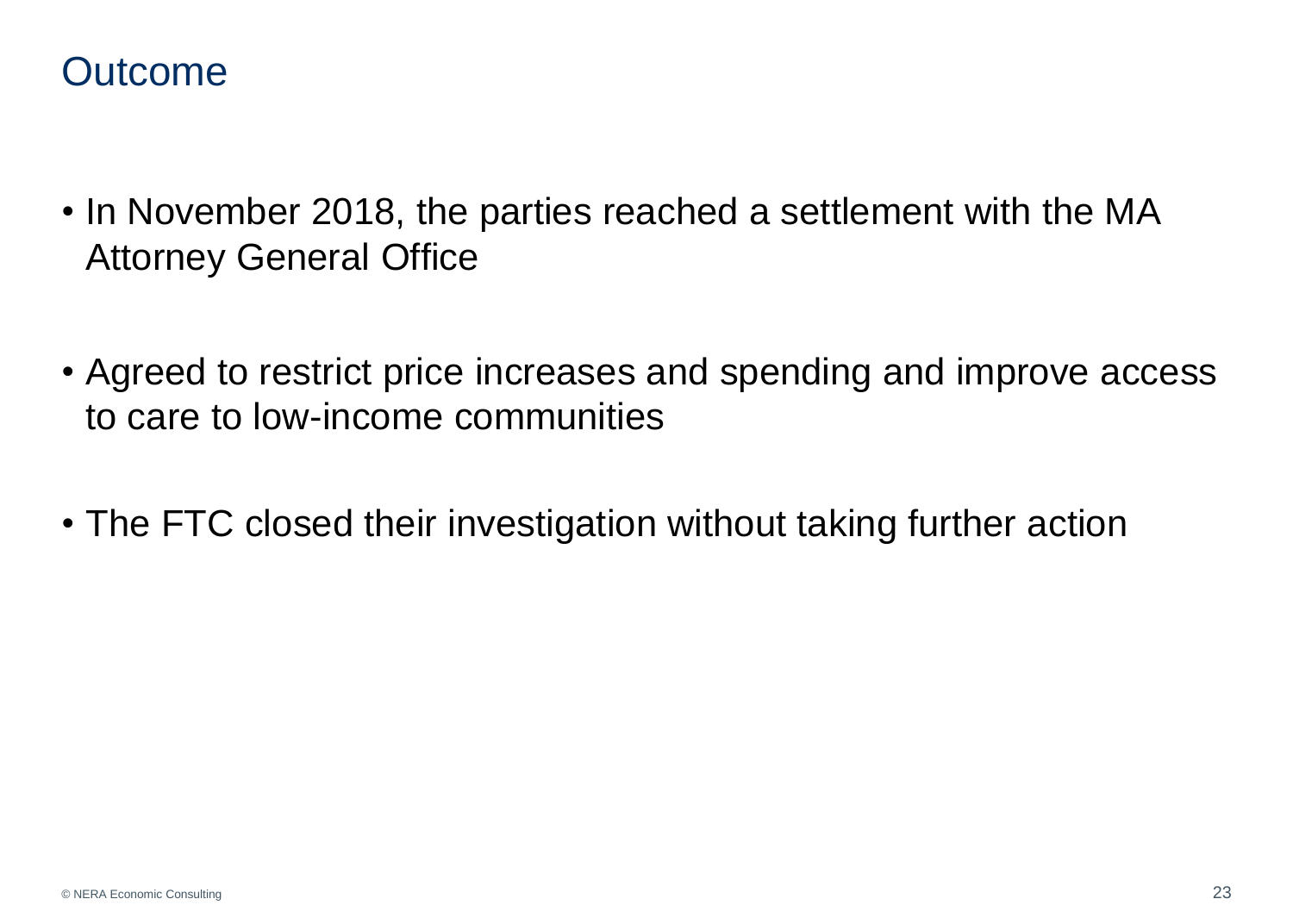#### QUALIFICATIONS, ASSUMPTIONS AND LIMITING **CONDITIONS**

This report is for the exclusive use of the NERA Economic Consulting client named herein. This report is not intended for general circulation or publication, nor is it to be reproduced, quoted or distributed for any purpose without the prior written permission of NERA Economic Consulting. There are no third party beneficiaries with respect to this report, and NERA Economic Consulting does not accept any liability to any third party.

Information furnished by others, upon which all or portions of this report are based, is believed to be reliable but has not been independently verified, unless otherwise expressly indicated. Public information and industry and statistical data are from sources we deem to be reliable; however, we make no representation as to the accuracy or completeness of such information. The findings contained in this report may contain predictions based on current data and historical trends. Any such predictions are subject to inherent risks and uncertainties. NERA Economic Consulting accepts no responsibility for actual results or future events.

The opinions expressed in this report are valid only for the purpose stated herein and as of the date of this report. No obligation is assumed to revise this report to reflect changes, events or conditions, which occur subsequent to the date hereof.

All decisions in connection with the implementation or use of advice or recommendations contained in this report are the sole responsibility of the client. This report does not represent investment advice nor does it provide an opinion regarding the fairness of any transaction to any and all parties.